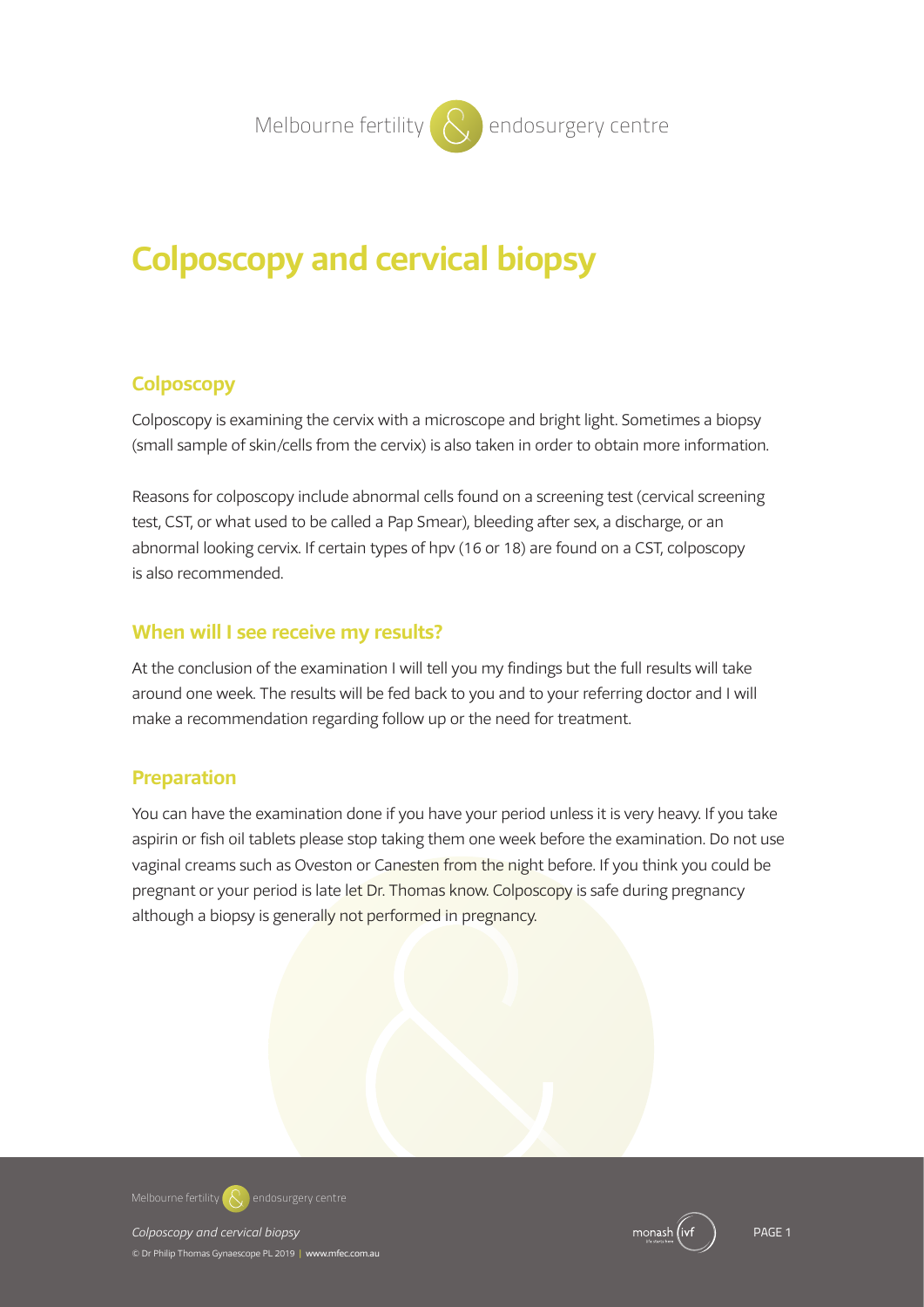## **The examination**

During the colposcopy you will lie on an examination couch, a speculum is inserted as for a normal CST. Usually 5% acetic acid (similar to vinegar) or an iodine solution painted onto the cervix with a cotton stick which helps to highlight abnormal cells if present. A biopsy may be taken (a flake of skin about 2x2mm), this occasionally causes a mild period like cramping and the specimen obtained is then sent to the laboratory for examination by the pathologists.

## **After the colposcopy**

There may be a little bleeding after the colposcopy, certainly not more than a period. I apply silver nitrate or Monsel's paste to seal any bleeding points. These may give you a slight black to grey discharge. Most women are able to return to school or work immediately after a colposcopy. Some women have mild pain or cramping but this usually goes away within one to two hours. You may take Panadol or Panadeine or Nurofen or similar if you wish.

## **Adverse effects**

Rarely the cervical biopsy triggers a fainting response which may make you feel faint, nauseated or sweaty. This will only last a few minutes and generally occurs immediately after the examination. If you feel that you may faint, please tell me without delay.

Occasionally insufficient detail is obtained fro the colposcopy and another might be required, possibly under anesthetic.

## **When to seek advice after a colposcopy**

- 1. Heavy vaginal bleeding (soaking through a large pad in an hour or two for two hours.
- 2. Vaginal bleeding for more than seven days.
- 3. Foul smelling discharge.
- 4. Pelvic pain and cramps that did not improve with ibuprofen and Panadol.
- 5. Temperature greater than 38 degrees.

## **What happens next?**

If needed, the most common treatment is a wire loop excision (LLETZ). This requires a general anaesthetic in hospital. Some minor problems such as HPV or Low Grade Change simply need a follow up CST at more frequent intervals. I may request that you have Pap smears more frequently. See the notes regarding colposcopy and LLETZ on my website.

Colposcopy and cervical biopsy Page 2012 2013 2014 2014 2014 2015 2016 2017 2018 2019 2019 2018 2019 2019 2019 © Dr Philip Thomas Gynaescope PL 2019 **|** www.mfec.com.au